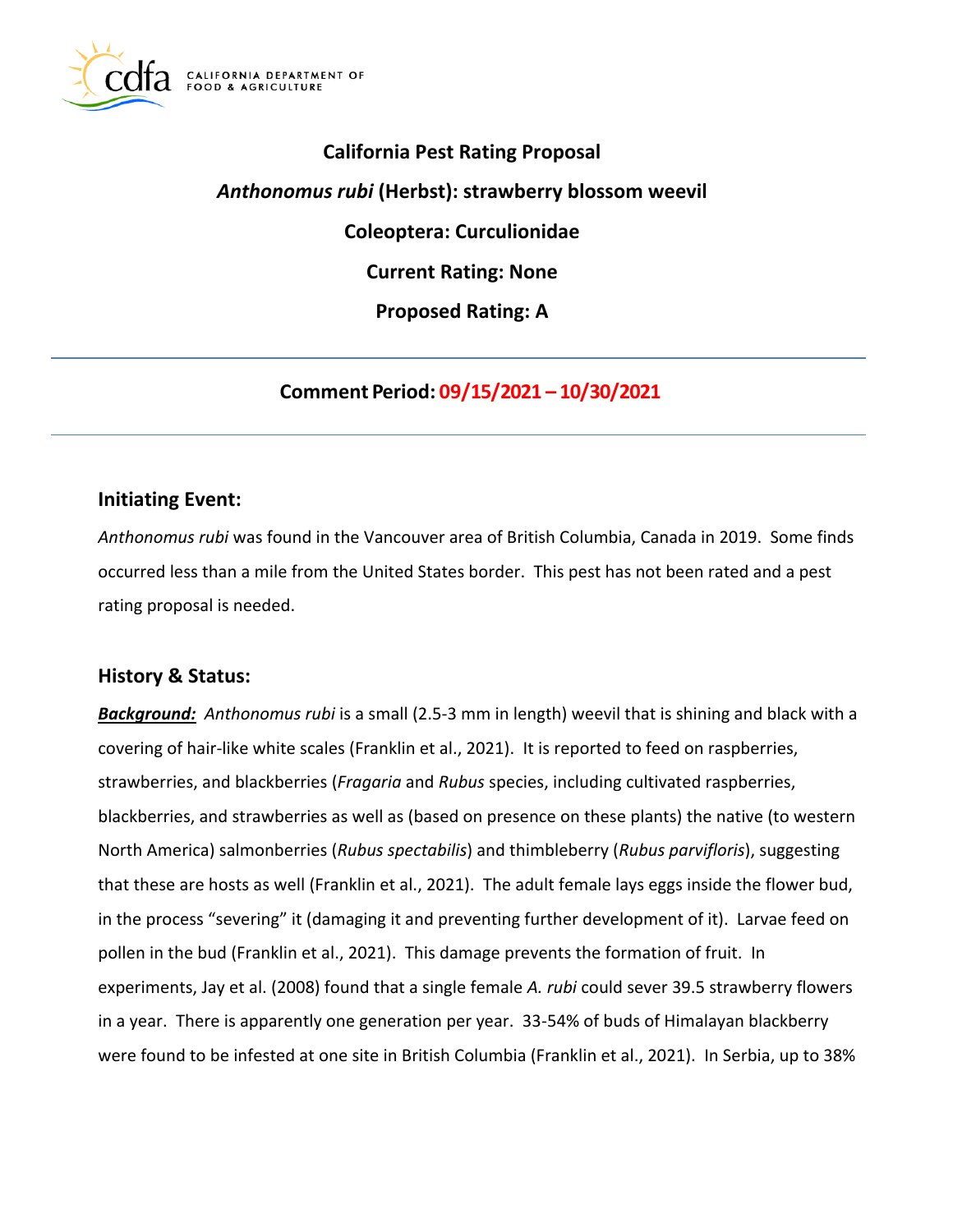

of raspberry buds were damaged (Stamenković et al., 2010). In Estonia, up to 28% of strawberry flowers were damaged, but damage varied greatly by cultivar (Arus et al., 2008). In a study in Poland, a variety of insecticides were found to be effective, including deltamethrin (Łabanowska, 2002). Cross et al. (2006) found a combination of grandlure I, grandlure II, and lavandulol to be attractive to *A. rubi*.

 2008; CABI Invasive Species Compendium; Franklin et al., 2021; Stamenković et al., 2010). **Worldwide Distribution:** North America: Canada (British Columbia); Europe: Austria, Belgium, Denmark, Estonia, Finland, Italy, Poland, Russian Federation, Serbia, Sweden, Switzerland (Arus et al., *Anthonomus rubi* was found in the Vancouver area of British Columbia, Canada in 2019 (Franklin et al., 2021). Some finds occurred less than one mile from the border, and it appears likely that this weevil will be established in Washington state if it is not already.

**Official Control:** *Anthonomus rubi* is considered an A 1 pest in Chile and Southern Africa (EPPO Global Database).

**California Distribution:** *Anthonomus rubi* is not known to be in California (CDFA).

**California Interceptions:** *Anthonomus rubi* has not been intercepted in California (CDFA).

The risk *Anthonomus rubi* poses to California is evaluated below.

# **Consequences of Introduction:**

1) **Climate/Host Interaction:** *Anthonomus rubi* feeds on crops and wild plants that occur widely in California. Its known distribution appears mostly limited to cooler areas, so it seems likely that its potential distribution in California may be limited to northern and central regions. Therefore, *A. rubi* receives a **Medium (2)** in this category.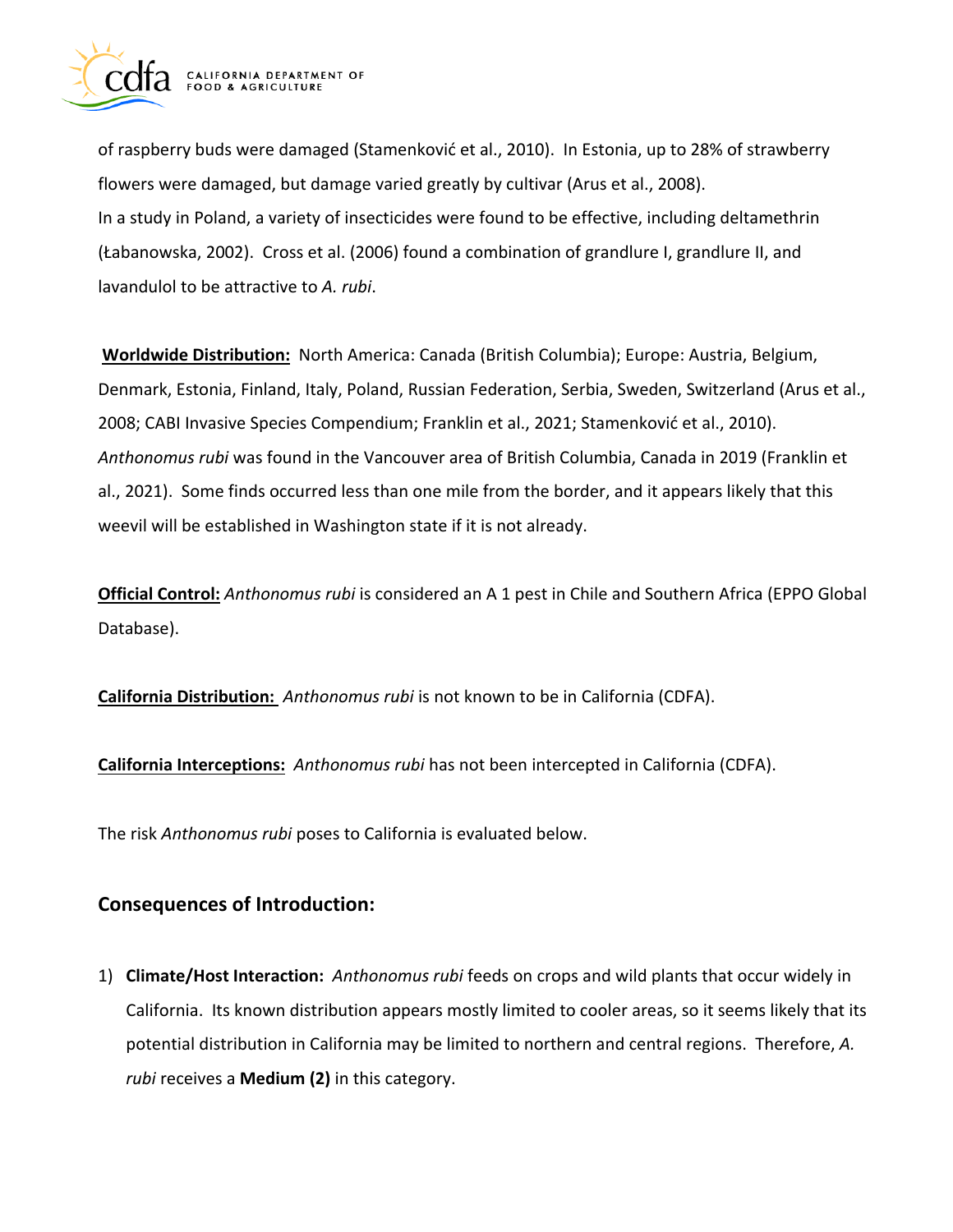

– Low (1) Not likely to establish in California; or likely to establish in very limited areas.

## **– Medium (2) may be able to establish in a larger but limited part of California.**

- High (3) likely to establish a widespread distribution in California.
- 2) **Known Pest Host Range:** *Anthonomus rubi* is only known to feed on plants in the family Rosaceae. Therefore, it receives a **Low (1)** in this category.
	- **– Low (1) has a very limited host range.**
	- Medium (2) has a moderate host range.
	- High (3) has a wide host range.
- 3) **Pest Reproductive and Dispersal Potential:** *Anthonomus rubi* can presumably fly. Therefore, it receives a **Medium (2)** in this category.
	- Low (1) does not have high reproductive or dispersal potential.
	- **– Medium (2) has either high reproductive or dispersal potential.**
	- High (3) has both high reproduction and dispersal potential.
- 4) **Economic Impact**. *Anthonomus rubi* is reported to be a significant pest of berries, including strawberries, which are an important crop in California. Oviposition apparently generally results in loss of floral development and therefore any fruit yield of the affected bud. Infestations could also increase production costs. Therefore, it receives a **Medium (2)** in this category.

#### **Economic Impact: A, B**

- **A. The pest could lower crop yield.**
- **B. The pest could lower crop value (includes increasing crop production costs).**
- C. The pest could trigger the loss of markets (includes quarantines).
- D. The pest could negatively change normal cultural practices.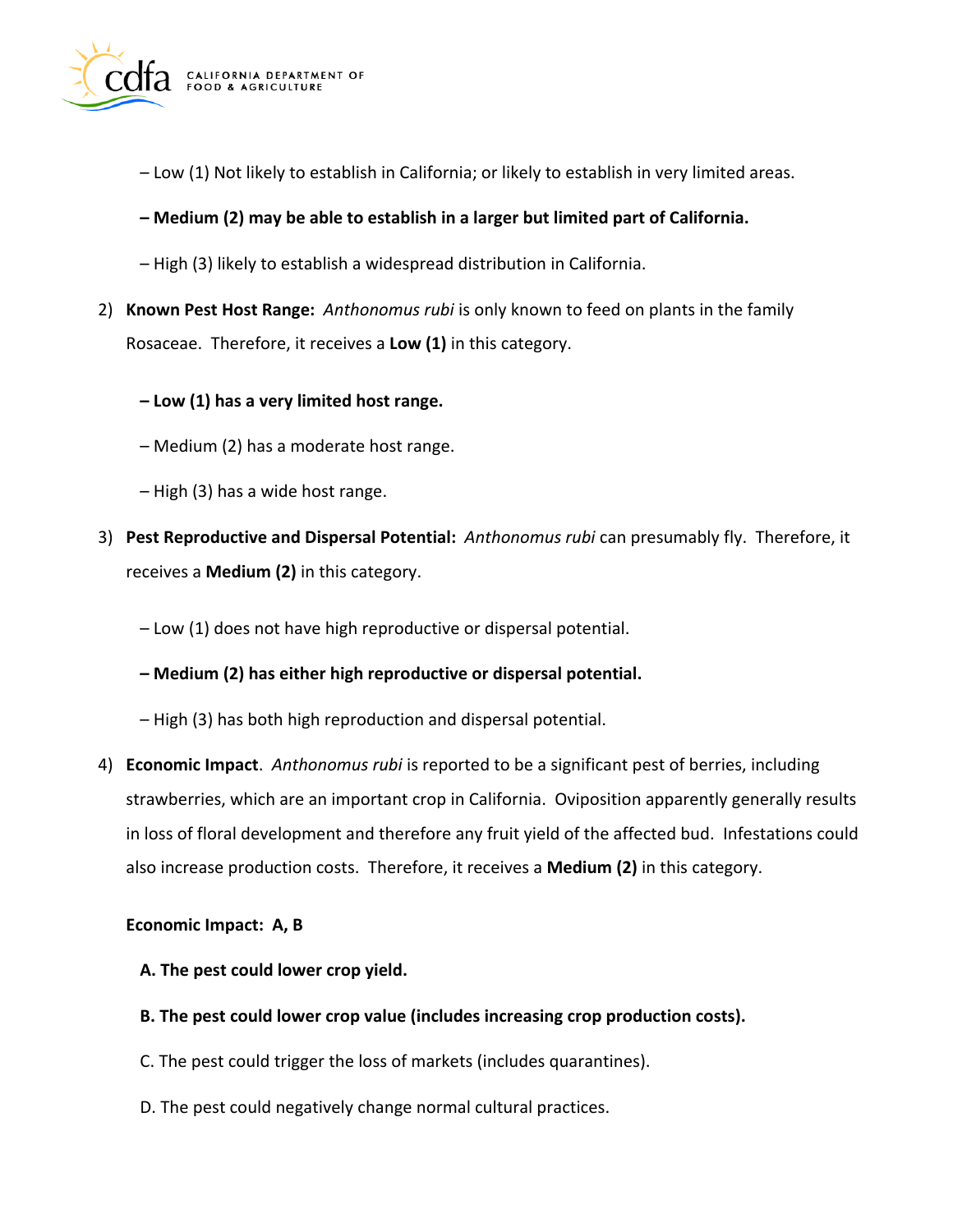

- E. The pest can vector, or is vectored, by another pestiferous organism.
- F. The organism is injurious or poisonous to agriculturally important animals.
- G. The organism can interfere with the delivery or supply of water for agricultural uses.

#### **Economic Impact Score: Medium**

– Low (1) causes 0 or 1 of these impacts.

#### **– Medium (2) causes 2 of these impacts.**

– High (3) causes 3 or more of these impacts.

5) **Environmental Impact**. *Anthonomus rubi* could impact berry plantings in residential areas and it could trigger treatments. Two known host plants, *Rubus spectabilis* and *R. parvifloris*, are native to California and widespread in coastal and higher-elevation areas. These plants could be impacted if *A. rubi* became established in California. Therefore, *A. rubi* receives a **High (3)** in this category.

#### **Environmental Impact: A, D, E**

## **A. The pest could have a significant environmental impact such as lowering biodiversity, disrupting natural communities, or changing ecosystem processes.**

- B. The pest could directly affect threatened or endangered species.
- C. The pest could impact threatened or endangered species by disrupting critical habitats.
- **D. The pest could trigger additional official or private treatment programs.**

## **E. The pest significantly impacts cultural practices, home/urban gardening or ornamental plantings.**

#### **Environmental Impact Score: High (3)**

- Low (1) causes none of the above to occur.
- Medium (2) causes one of the above to occur.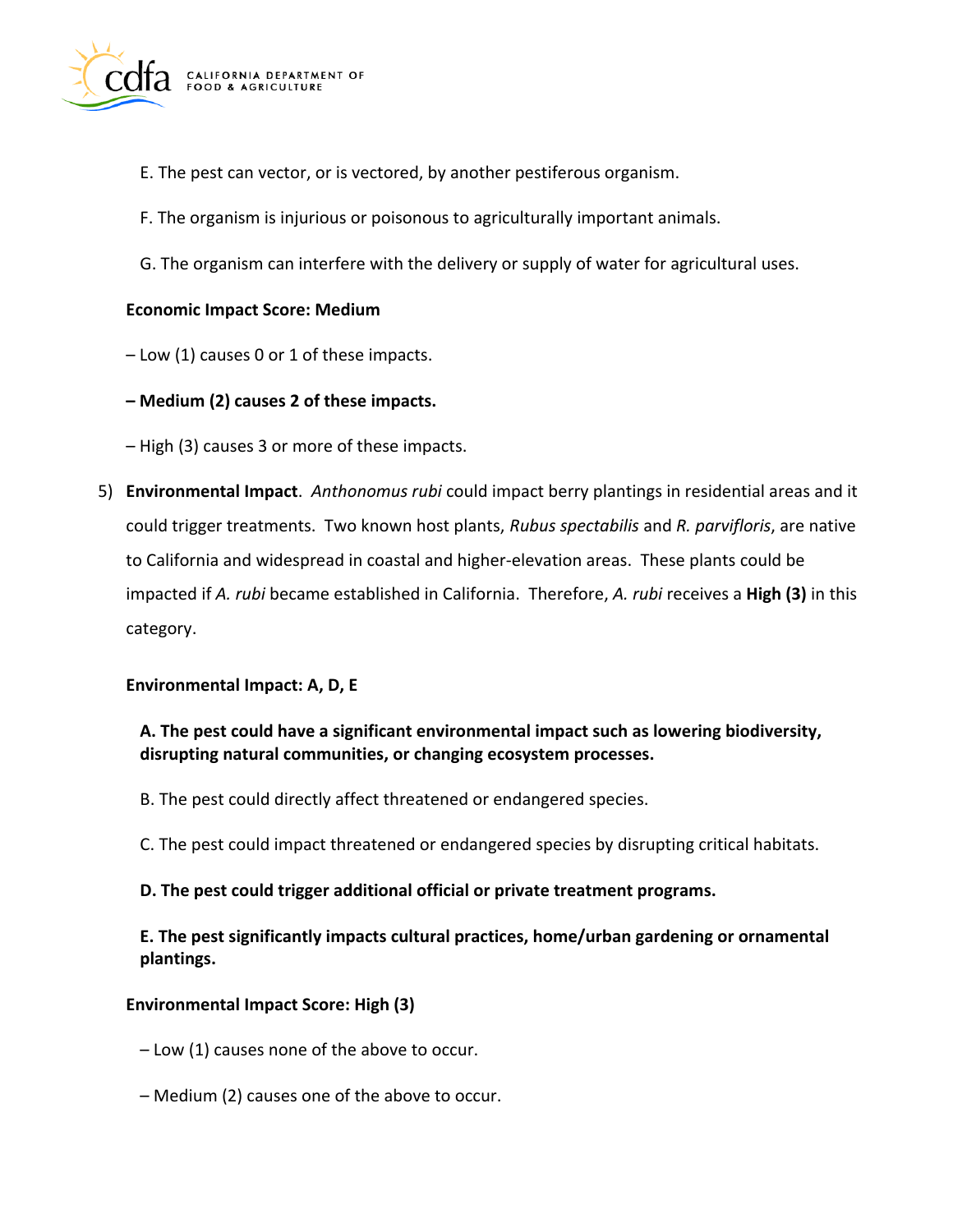

**– High (3) causes two or more of the above to occur.** 

# **Consequences of Introduction to California for** *Anthonomus rubi***: Medium (10)**

Add up the total score and include it here.

 $-Low = 5-8$  points

–Medium = 9-12 points

**–High = 13-15 points** 

6) **Post Entry Distribution and Survey Information:** *Anthonomus rubi* is not known to be established in California. It receives a **Not established (0)** in this category.

**–Not established (0) Pest never detected in California, or known only from incursions.** 

–Low (-1) Pest has a localized distribution in California, or is established in one suitable climate/host area (region).

–Medium (-2) Pest is widespread in California but not fully established in the endangered area, or pest established in two contiguous suitable climate/host areas.

–High (-3) Pest has fully established in the endangered area, or pest is reported in more than two contiguous or non-contiguous suitable climate/host areas.

# **Final Score:**

7) The final score is the consequences of introduction score minus the post entry distribution and survey information score: Medium (10)

# **Uncertainty:**

The records of *Anthonomus rubi* on *Rubus* species native to California may not indicate that these are reproductive hosts. This pest could already be present in California. It is possible that the climate in California's strawberry-growing areas could be too warm and dry for this pest.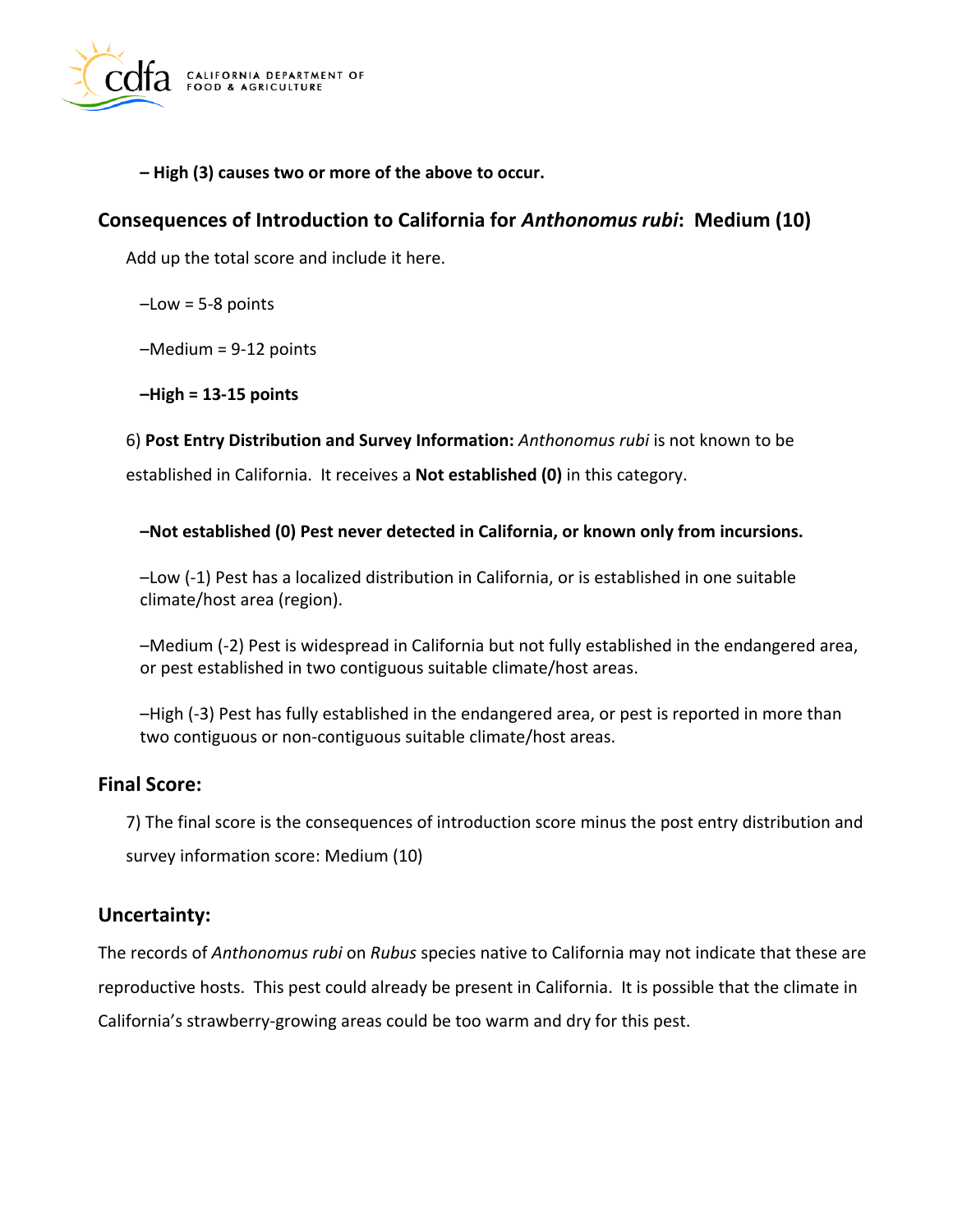

# **Conclusion and Rating Justification:**

*Anthonomus rubi* is a pest of berries that poses a threat to California's berry (including strawberry) industry and native *Rubus* species. It is not known to be established in California. For these reasons, an "A" rating is justified.

# **References:**

Arus, L., Luik, A., Libek, A., and Olep, K. 2008. The damage of the strawberry blossom weevil (*Anthonomus rubi*) depending on raspberry cultivars and mulching in Estonia. Proceedings of international scientific conference "Sustainable fruit growing: From plant to product." May 28-31, 2008 Jūrmala - Dobele, Latvia 244-249.

CABI Invasive Species Compendium. Accessed August 27, 2021: <https://www.cabi.org/isc/datasheet/5746>

California Department of Food and Agriculture. Pest and damage record database. Accessed August 26, 2021: <https://pdr.cdfa.ca.gov/PDR/pdrmainmenu.aspx>

Cross, J. V., Hesketh, H., Jay, C. N., Hall, D. R., Innocenzi, P. J., Farman, D. I., and Burgess, C. M. 2006. Exploiting the aggregation pheromone of strawberry blossom weevil *Anthonomus rubi* Herbst (Coleoptera: Curculionidae): Part I. Development of lure and trap. Crop Protection 25:144-154.

EPPO Global Database. Accessed August 26, 2021: <https://gd.eppo.int/taxon/FRANSC>

Franklin, M. T., Hueppelsheuser, T. K., Abram, P. K., Bouchard, P., Anderson, R. S., and Gibson, G. A. P. 2021. The Eurasian strawberry blossom weevil, *Anthonomus rubi* (Herbst, 1795), is established in North America. The Canadian Entomologist [https://doi.org/10.4039/tce.2021.28.](https://doi.org/10.4039/tce.2021.28)

Jay, C., Cross, J., and Burgess, C. 2008. Severing damage by *Anthonomus rubi* populations in the UK. IOBC/WPRS Bulletin 39:131-136.

Łabanowska, B. H. 2002. Efficacy of some new formulations and new insecticides in controlling the strawberry blossom weevil (*Anthonomus rubi* Hbst.) on strawberry. Journal of Fruit and Ornamental Plant Research 10:177-182.

Stamenković, S., Gudžić, S., Deletić, N., and Sladić, S. 2010. Pest entomofauna of raspberry in the production area of Ivanjica. 45th Croatian & 5th International Symposium on Agriculture 1134-1137.